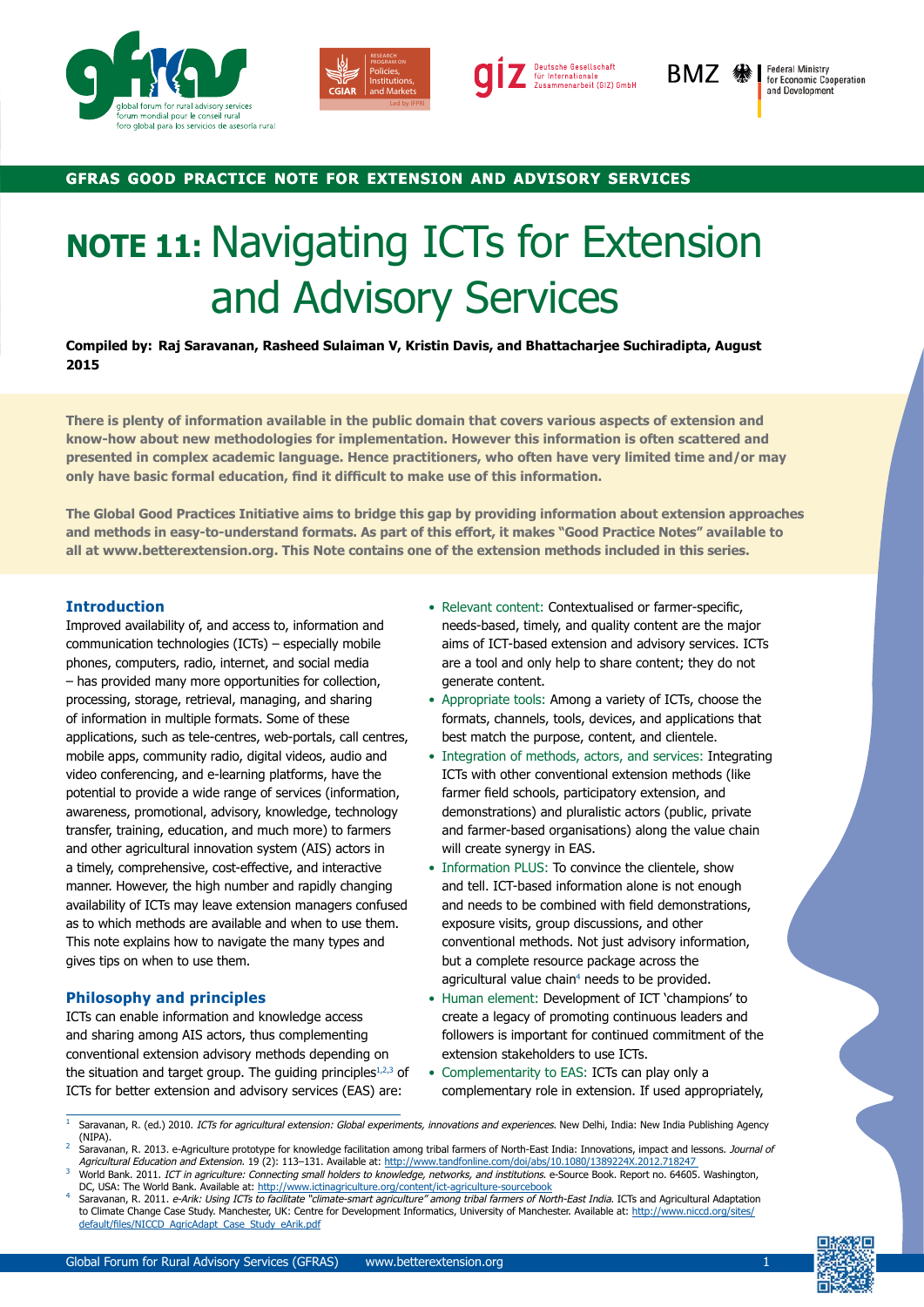they create synergy and better impact when combined with conventional extension efforts.

- Institutionalising ICTs: Institutional policy and guidelines for use, development of ICT literacy, ensuring competency of staff, and infrastructure development should be integral parts of the institutional set-up for use of ICTs.
- Long-term and continuous engagement with ICTs: To get better outcomes, ICTs need to be integrated with conventional extension approaches for a reasonably (at least five years) long period.

### **Implementation**

Broad areas of ICT implementation<sup>5</sup>: ICT-based extension advisory methods are relevant in areas such as preproduction, production, post-harvest and marketing, financial services (credit, payment, savings, insurance), and gathering and distributing of climate and other data. The list below and Table 1 indicate which ICTs to use to achieve five broad aims<sup>6</sup>:

- Offering localised and customised information, advisory, and other services: Farmer call centres, mobile apps, radio, TV.
- Helping to create, document, store, retrieve, share, and manage information: Web portals, crop-specific portals, knowledge banks, expert systems, agricultural information management systems.
- Enabling collaboration, sharing, and partnerships for innovation among extension actors: Social media, discussion groups.
- Enabling farmers and others to 'gain a voice': Community radio, tele-centres, videos, virtual communities of practice and social media.
- Facilitating capacity development of farmers, extension professionals, and other AIS actors: E-learning mechanisms (open distance learning, learning object repositories, massive open online courses, and other e-learning mechanisms), training by using ICTs, survey and monitoring tools, and applications.

Implementation steps of ICT-enabled EAS: As discussed earlier, appropriateness of ICTs depends on the situation, and their use is most successful as a catalyst of development. To use them effectively, a series of logical steps needs to be followed (Figure 1). While the steps may be indicative of the logical delivery of ICT projects, they are not absolute in any terms, but depend on the situation and best judgements of the extension organisation, based on detailed need assessment surveys of clientele and other stakeholders.

1. Needs assessment: EAS is most useful and applicable when the information and services provided are localised and needs based. So for ICT projects to be successful, the first and foremost action of the host organisation should be a needs assessment of the target community.

- 2. Benchmark survey: Standards or points of reference are very important for ICT-enabled services to meet their objectives and this makes benchmark surveys a necessity. They are also useful as standards of monitoring and evaluation.
- 3. Content development: Localised and customised content needs to be developed, based on the results of the needs assessment and benchmark surveys to avoid blanket recommendations.
- 4. ICT selection, development, and testing: Based on localised needs, content, and target groups, the appropriate ICT tool needs to be selected, developed, and pilot-tested for determination of suitability.
- 5. Awareness programmes and registration: One major drawback in ICT projects is lack of awareness of target users of the project's existence or benefits. To solve that, innovative campaigns need to be conducted to make the intended audience aware of the projects. This is especially important in the case of subscription-based services, as the users need to register to receive the benefits.
- 6. Extension, advisory, and other services: Based on demand and needs of the users, the services are to be provided to the targeted groups.
- 7. Partnership and integration of services: Depending on the needs of the project and the services provided, stakeholders need to collaborate to determine which services can be integrated to avoid duplication and provide quality service to the users.
- 8. Monitoring and stabilisation: Continuous monitoring is an important function, especially in the pilot phase, to determine the suitability of the project for target users and modifications should be made accordingly to the services offered to ultimately scale up the project in a profitable manner.



**Figure 1. Steps for implementation of ICT enabled EAS**

World Bank. 2011. Op. cit.

<sup>6</sup> Saravanan. 2011. Op. cit.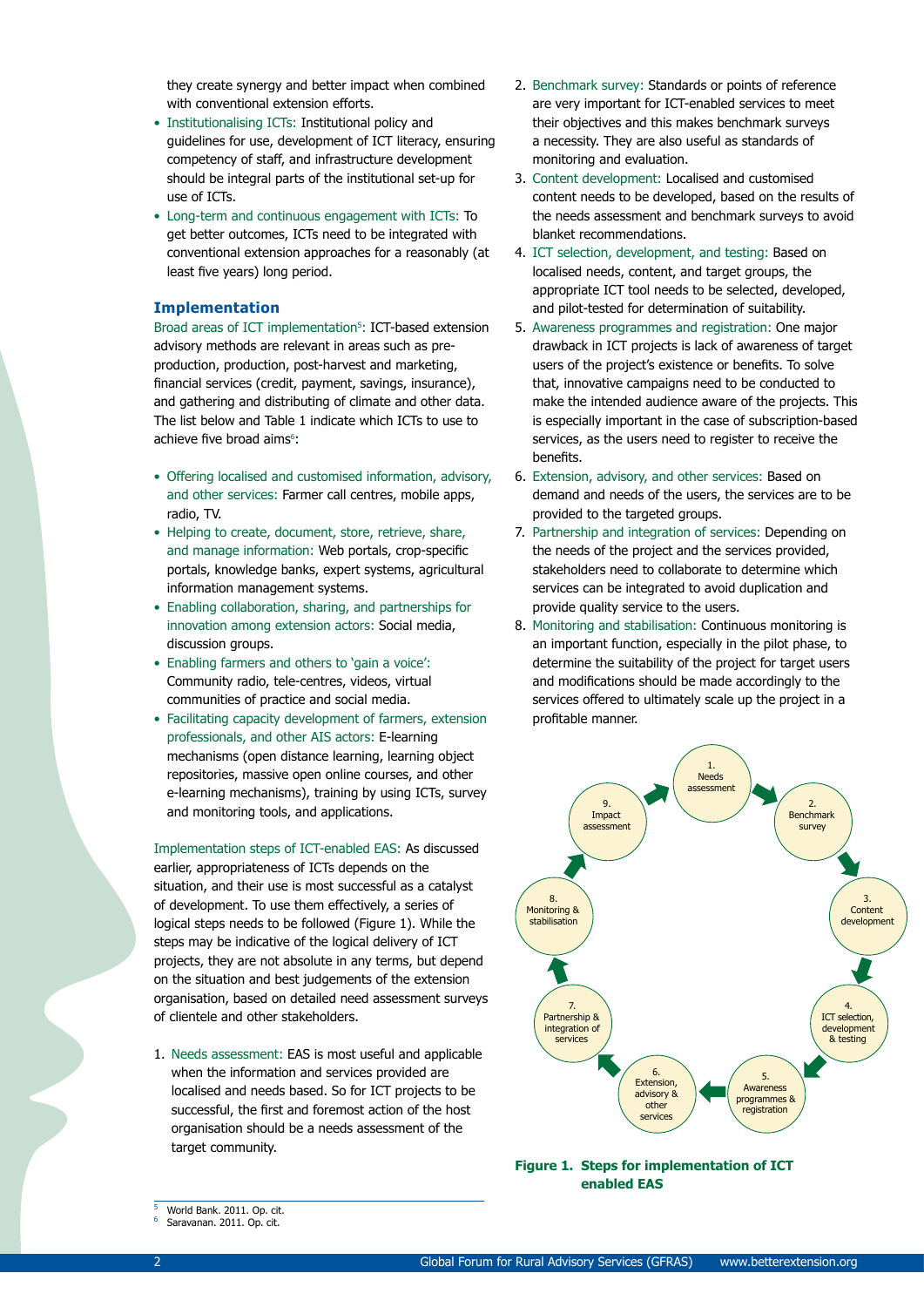|                    |                                                   |                                  |                         | Social media                                                                 | ******                                                                            | ******                                                                                | ******                                                                                           | ******                                         | ******                                                                                               |
|--------------------|---------------------------------------------------|----------------------------------|-------------------------|------------------------------------------------------------------------------|-----------------------------------------------------------------------------------|---------------------------------------------------------------------------------------|--------------------------------------------------------------------------------------------------|------------------------------------------------|------------------------------------------------------------------------------------------------------|
|                    |                                                   |                                  |                         | e-Learning<br>platforms                                                      | $\star$                                                                           | $***$                                                                                 | $***$                                                                                            | $\ast$                                         | ******                                                                                               |
|                    |                                                   |                                  | With internet           | Mobile apps                                                                  | ******                                                                            | ******                                                                                | $\star$                                                                                          | $***$                                          | ******                                                                                               |
|                    |                                                   |                                  |                         | Tele/video<br>conference                                                     | $***$                                                                             | $\star$                                                                               | $***$                                                                                            | $***$                                          | $***$                                                                                                |
|                    |                                                   | Computer/laptop/smart phones     |                         | Website/web portal/<br>knowledge banks/<br>online repositories               | $***$                                                                             | ******                                                                                | ******                                                                                           | $***$                                          | ******                                                                                               |
|                    |                                                   |                                  |                         | Animation                                                                    | $\ast$                                                                            | $***$                                                                                 | $\ast$                                                                                           | $\ast$                                         | $\star$                                                                                              |
|                    |                                                   |                                  | <b>Without internet</b> | Digital video                                                                | $***$                                                                             | ******                                                                                | $\star$                                                                                          | ******                                         | ******                                                                                               |
|                    | Information and Communication Technologies (ICTs) |                                  |                         | Expert systems/<br>decision support<br>systems/interactive<br>multimedia CDs | ******                                                                            | ******                                                                                | $\ast$                                                                                           | $\ast$                                         | ******                                                                                               |
|                    |                                                   | (basic/feature)<br>Mobile phones | Voice                   |                                                                              | ******                                                                            | ******                                                                                | $***$                                                                                            | $***$                                          | $\ast$                                                                                               |
|                    |                                                   |                                  | <b>Text</b>             |                                                                              | ******                                                                            | ******                                                                                | $***$                                                                                            | $***$                                          | $\star$                                                                                              |
|                    |                                                   | Radio                            |                         | Community radio                                                              | ******                                                                            | ******                                                                                | $***$                                                                                            | ******                                         | $***$<br>$**$                                                                                        |
| her in the cent    |                                                   |                                  |                         | Radio broadcasting                                                           | ******                                                                            | $***$                                                                                 | $\star$                                                                                          | $\star$                                        | $***$                                                                                                |
|                    |                                                   |                                  |                         | Video with DVD                                                               | $***$                                                                             | ******                                                                                | $\star$                                                                                          | $\ast$                                         | ******                                                                                               |
|                    |                                                   | P                                |                         | TV broadcasting                                                              | $***$                                                                             | $***$                                                                                 | $\ast$                                                                                           | $\ast$                                         | $***$                                                                                                |
| Christan Structure | <b>Functions</b>                                  |                                  |                         |                                                                              | advisory, and other services<br>customised information,<br>Offering localised and | Helping to create, document,<br>store, retrieve, share, and<br>manage the information | sharing, and partnerships for<br>innovation among extension<br>Enabling collaboration,<br>actors | Enabling farmers and others<br>to gain a voice | extension professionals, and<br>development of farmers,<br>Facilitating capacity<br>other AIS actors |

# Table 1. Appropriateness of use of different ICTs for various functions

\*\*\*\*\* appropriate \*\*\* moderately appropriate \*less appropriate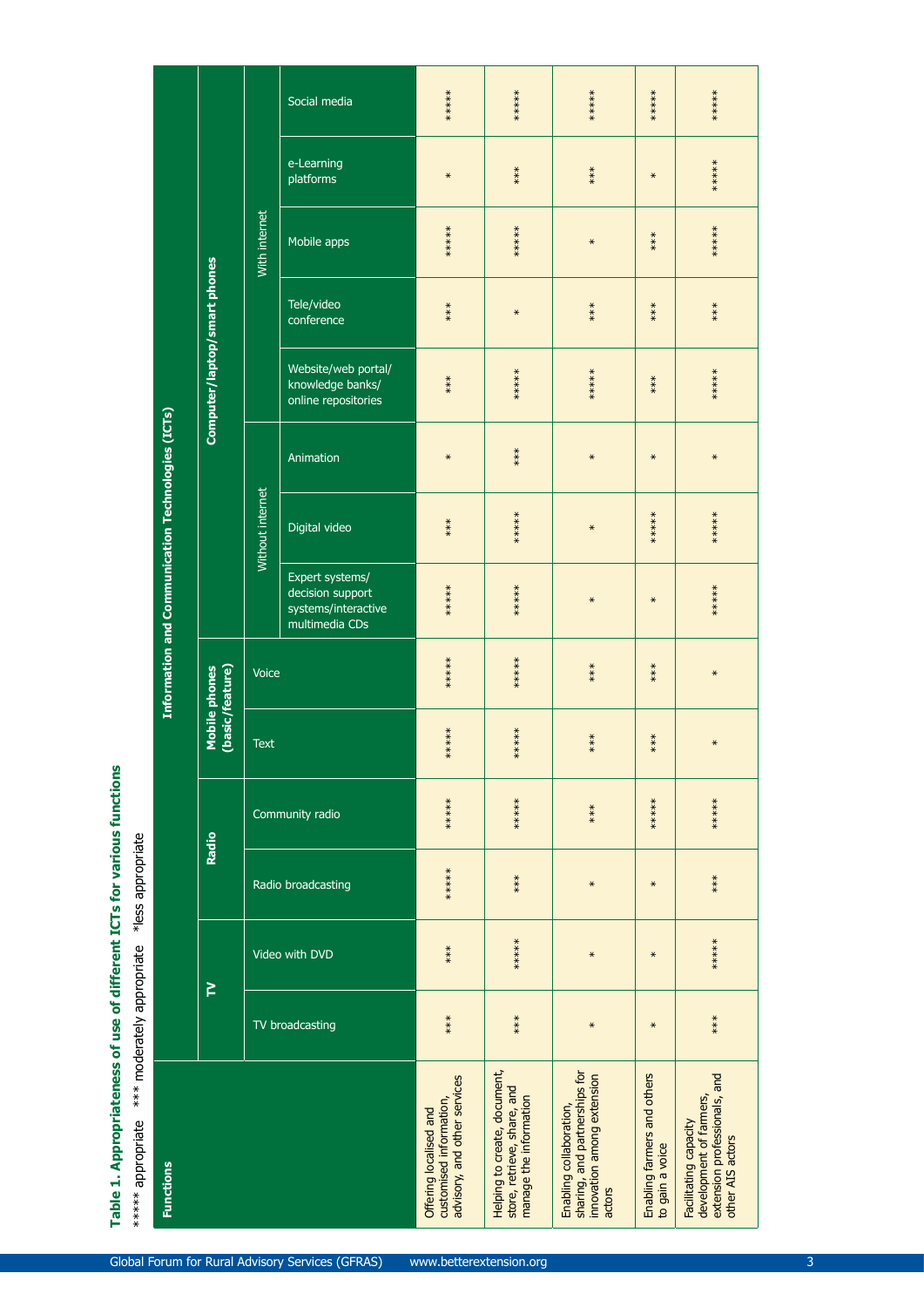9. Impact assessment: This remains one of the most important steps in implementation of ICT projects, as the impact ultimately determines the degree of success of the project in bringing about the desired changes in the target group, as well as the factors deciding its long-term sustainability.

### **Capacities required and how to develop them**

First and foremost, the main capacity needed for using ICT-enabled services and social media is basic knowledge of how to use the devices and navigate the internet. Advanced technical knowledge and computer skills are needed for hosting web portals, e-learning platforms, mobile app development, maintenance of tele-centres, and others.

Development of ICT applications needs situation-specific strategies. Awareness creation, needs-based, locationspecific content creation, and inclusion of farmers in creating contents can go a long way in developing the relevant content. Also, specialised training on the use of ICTs and content development for employees can be helpful in increasing the quality of the services and glitchfree maintenance of the ICTs.

### **Governance**

Partnership and maintenance: ICT projects can either be individually maintained by the host institution or handled in collaboration with other stakeholders depending on the application. While programmes for TV, radio, DVDs, social media, and mobile apps (mApp) can be produced by extension organisations or individuals, multi-stakeholder collaboration is very much necessary for mobile-based advisory services, web portals, e-learning platforms, expert systems, and decision-support systems.

Roles of stakeholders: Stakeholders in ICT projects may have multiple roles, the most important being hosting, content creation, maintenance, and funding. The type of ICT project determines the role of stakeholders involved. The host organisation also plays the role of facilitator to maintain collaboration among the stakeholders whenever needed.

### **Costs**

The cost of developing and using ICTs varies greatly depending upon the infrastructure and scale of coverage. For applications like social media, the cost incurred may just be few US dollars for devices and data charges,

while for complex applications like web portals, e-learning platforms, mobile apps, expert systems or decisionsupport system development, the cost may go up to several million US dollars. Capacity development activities and maintenance also require considerable cost. Some indicative costs for common requirements are: creating a basic website – US\$300–2,000; content management system (CMS) integration – US\$2,000–10,000; advanced web portals with added features may cost US\$10,000– 60,000 depending on the design; maintenance of web portals also requires considerable cost. Expert systems may cost US\$1,000–10,000 depending upon the design, software, and size of contents. mApp development can range from free of cost to US\$70,000 or more depending on its architecture and features.

### **Strengths, weaknesses, opportunities and challenges**

ICT applications are diverse, and their suitability varies based on the context of their use and the type of application used.<sup>7</sup> But sticking to the broad concept of ICTs for EAS, Table 2 gives a general and overall idea of their strengths, weaknesses, opportunities, and challenges in EAS.

### **Best-fit considerations**

Target groups: The suitability of the wide range of services that can be provided through ICTs depends on the target group. ICTs like TV, radio, video, tele/video conferences, and voice-based mobile advisory services are accessible to all, irrespective of literacy level or technological skills, whereas applications like web portals, expert systems, decision-support systems, text-based mobile advisory services, e-learning platforms, and social media are more useful for literate farmers with basic technical skills. Community radio provides a very good platform for women farmers to voice their opinions.

Functions: Awareness creation and technology transfer are the most important functions of TV, radio, videos, and community radio; advisory and market information are the most important functions of mobile-based advisory services; advisory and technology transfer are principle functions of expert systems, decision-support systems, and interactive multimedia CDs; web portals provide unique opportunities for information sharing and linking with other stakeholders of AIS. E-learning

| <b>Strengths</b>                                                                                                                                                                          | <b>Weakness</b>                                                                                                                                                                                                                          | <b>Opportunities</b>                                                                                                                                                                                                                                               | <b>Challenges</b>                                                                                                                                                                                                  |
|-------------------------------------------------------------------------------------------------------------------------------------------------------------------------------------------|------------------------------------------------------------------------------------------------------------------------------------------------------------------------------------------------------------------------------------------|--------------------------------------------------------------------------------------------------------------------------------------------------------------------------------------------------------------------------------------------------------------------|--------------------------------------------------------------------------------------------------------------------------------------------------------------------------------------------------------------------|
| • Better access to services<br>• Cost-effective<br>• Timely<br>• Anytime, anywhere<br>• Supplement the role of<br>extensionists<br>• Better research-extension-<br>client system linkages | • Success depends on human<br>commitment<br>• Lack of personal touch<br>• Needs ICT skill and<br>competency<br>• Lack of institutional ICT<br>policy<br>• Long-term sustainability<br>depends on funding,<br>champions and other factors | Continuous improvement<br>$\bullet$<br>of ICT infrastructure<br>Penetration of high-end<br>$\bullet$<br>mobile phones<br>Reducing cost of ICT<br>$\bullet$<br>infrastructure and services<br>Multiple players in EAS<br>$\bullet$<br>services provision using ICTs | • Creating farmer-specific and<br>relevant content<br>• Language barriers<br>• Low literacy of rural farmers<br>Imparting ICT skills to EAS<br>stakeholders<br>• Duplication and contradictory<br>information flow |

Saravanan. 2010. Op. cit.

**Table 2. Strengths, weaknesses, opportunities, and challenges**

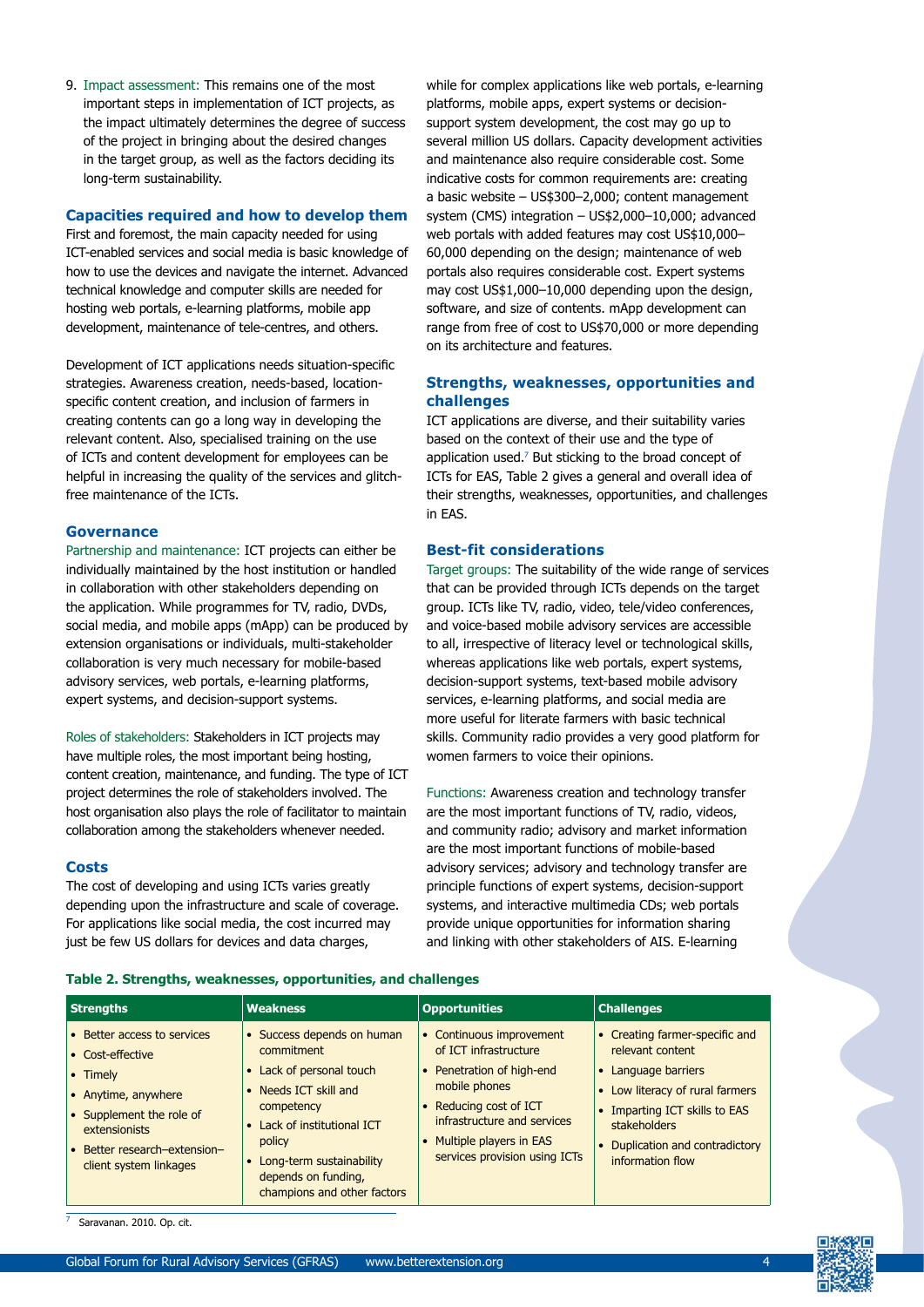\*\*\*\*\* appropriate \*\*\* moderately appropriate \* less appropriate - blank cell denotes not appropriate Table 3. Appropriateness of types of ICTs to achieve various EAS functions

5

| <b>Extension functions</b>                                       |                                 |                                |                                 |                           |                           |                                 | Information and Communication Technologies (ICTs) |                                 |                           |                                                                     |                          |                                  |                               |                                                  |
|------------------------------------------------------------------|---------------------------------|--------------------------------|---------------------------------|---------------------------|---------------------------|---------------------------------|---------------------------------------------------|---------------------------------|---------------------------|---------------------------------------------------------------------|--------------------------|----------------------------------|-------------------------------|--------------------------------------------------|
|                                                                  |                                 | ≧                              |                                 | Radio                     | 2                         | lobile phones<br>(basic)        |                                                   |                                 |                           | Computer/laptop/smart phones                                        |                          |                                  |                               |                                                  |
|                                                                  |                                 |                                |                                 |                           | <b>Text</b>               | Voice                           |                                                   | Without internet                |                           |                                                                     |                          | With internet                    |                               |                                                  |
|                                                                  | TV broadcast                    | Video with DVD                 | Radio broadcast                 | Community radio           |                           |                                 | Expert systems/<br>interactive<br>multimedia CDs  | Digital video                   | Animation                 | Web site/<br>web portal/<br>knowledge banks/<br>online repositories | Tele/video<br>conference | Smart phones/<br>mobile apps     | e-Learning<br>platforms       | Social media                                     |
| Awareness                                                        | ******                          | ***                            | ******                          | ******                    | $\star$                   | $\star$                         | $\ast$                                            | ******                          | $***$ ****                | $***$                                                               | $\star$                  | ******                           |                               | *****                                            |
| Information                                                      | ******                          | *****                          | ******                          | ******                    | $***$<br>$\ddot{*}$       | ******                          | $***$                                             | ******                          | ******                    | ******                                                              | $***$                    | ******                           | $***$                         | *****                                            |
| Promotional                                                      | $***$                           |                                | $***$                           | $\star$                   | $***$                     | $***$                           | $\ast$                                            | $***$                           | $***$                     | ***                                                                 |                          | $\ast$                           |                               | $***$                                            |
| Advisory                                                         | $***$                           | $***$                          | $***$                           | ******                    | ****                      | ******                          | ******                                            | $***$                           | ******                    | $***$                                                               | ***                      | ******                           |                               | ******                                           |
| Knowledge sharing                                                | ******                          | ******                         | $***$                           | ***                       | $***$                     | $***$                           | $***$                                             | $***$                           | $***$                     | ******                                                              | $\ast$                   | ******                           |                               | ******                                           |
| Documenting & sharing<br>Indigenous Technical<br>Knowledge (ITK) | $***$                           | ******                         | $\star$                         | ******                    |                           | $\star$                         |                                                   | $***$                           |                           | $***$                                                               |                          | $\star$                          |                               | ******                                           |
| Technology transfer                                              | ******                          | ******                         | ***                             | ******                    |                           |                                 | ******                                            | ******                          | ***                       | ******                                                              |                          | $***$                            |                               | ******                                           |
| Training                                                         |                                 | $***$                          |                                 |                           |                           |                                 |                                                   | $***$                           |                           |                                                                     | ******                   |                                  | ******                        |                                                  |
| Education/e-learning                                             | $\ast$                          | $***$                          | $\ast$                          | $\ast$                    |                           |                                 |                                                   | $***$                           |                           | ***                                                                 |                          | $\ast$                           | ******                        |                                                  |
| Market information & linking                                     |                                 |                                | $\ast$                          | ***                       | ******                    | $\ast$                          |                                                   |                                 |                           | $***$                                                               |                          | ******                           |                               | ******                                           |
| Credit and banking access                                        |                                 |                                |                                 |                           | ******                    |                                 |                                                   |                                 |                           | $***$                                                               |                          | ******                           |                               |                                                  |
| Input linking                                                    | $\star$                         |                                | $\star$                         | $***$                     | ******                    | $***$                           |                                                   |                                 |                           | ******                                                              |                          | ******                           |                               | ***                                              |
| Mass advisory                                                    | ******                          | $\star$                        | ******                          | ******                    | $***$                     |                                 |                                                   | $\ast$                          | $***$                     | $***$                                                               |                          | ******                           |                               | ******                                           |
| <b>Business planning</b>                                         |                                 |                                |                                 |                           |                           |                                 |                                                   |                                 |                           |                                                                     |                          | $***$                            |                               |                                                  |
| survey<br>M&E, enumeration,                                      |                                 |                                |                                 |                           |                           |                                 |                                                   |                                 |                           | ******                                                              |                          | ******                           |                               |                                                  |
| Linking with AIS actors                                          |                                 |                                |                                 | ******                    | $\ast$                    |                                 |                                                   |                                 |                           | $***$<br>$*$                                                        |                          | $\ast$                           |                               | ******                                           |
| Feed back                                                        |                                 |                                |                                 | ******                    |                           | ******                          |                                                   |                                 |                           | ******                                                              | $***$                    | ******                           | $***$                         | $***$                                            |
| Target groups                                                    | Farmers,                        | Farmers,                       | Farmers,                        | Women                     | Literate                  | Farmers,                        | Literate                                          | Farmers,                        | <b>Illiterate</b>         | Literate                                                            | Farmers,                 | Mostly literate                  | Extensionists,                | Literate farmers,                                |
|                                                                  | input dealers,<br>agripreneurs, | agripreneurs,<br>extensionists | input dealers,<br>agripreneurs, | agripreneurs,<br>farmers, | agripreneurs,<br>farmers, | input dealers,<br>agripreneurs, | extensionists,<br>farmers,                        | extsensionists<br>agripreneurs, | extensionists<br>farmers, | agripreneurs,<br>farmers,                                           | extensionists            | entrepreneurs,<br>farmers,       | academicians,<br>researchers, | input dealers,<br>agripreneurs,                  |
|                                                                  | stakeholders                    |                                | stakeholders                    | stakeholders              | input dealers,            | stakeholders                    | agripreneurs                                      |                                 |                           | input dealers,                                                      |                          | input dealers,                   | farmers,                      | stakeholders in                                  |
|                                                                  | in value chain,                 |                                | in value chain,                 | in value chain,           | stakeholders              | in marketing                    |                                                   |                                 |                           | stakeholders                                                        |                          | stakeholders                     | agripreneurs,                 | marketing channels,                              |
|                                                                  | extensionists                   |                                | extensionists                   | input dealers             | in marketing              | channels,                       |                                                   |                                 |                           | in marketing                                                        |                          | in marketing                     | policy makers                 | extensionists,                                   |
|                                                                  |                                 |                                |                                 |                           | channels,                 | extensionists                   |                                                   |                                 |                           | channels,                                                           |                          | channel and                      |                               | research and                                     |
|                                                                  |                                 |                                |                                 |                           | extensionists             |                                 |                                                   |                                 |                           | policy makers<br>extensionists,                                     |                          | value addition,<br>extensionists |                               | experts, policy makers<br>academic institutions, |
|                                                                  |                                 |                                |                                 |                           |                           |                                 |                                                   |                                 |                           |                                                                     |                          |                                  |                               |                                                  |

Source: Modified from: Bell, M. and Payne, J. 2011 ICT options to enhance agricultural extension. The MEAS ICT Matrix. Available at: http://www.meas-extension.org/resources/ict